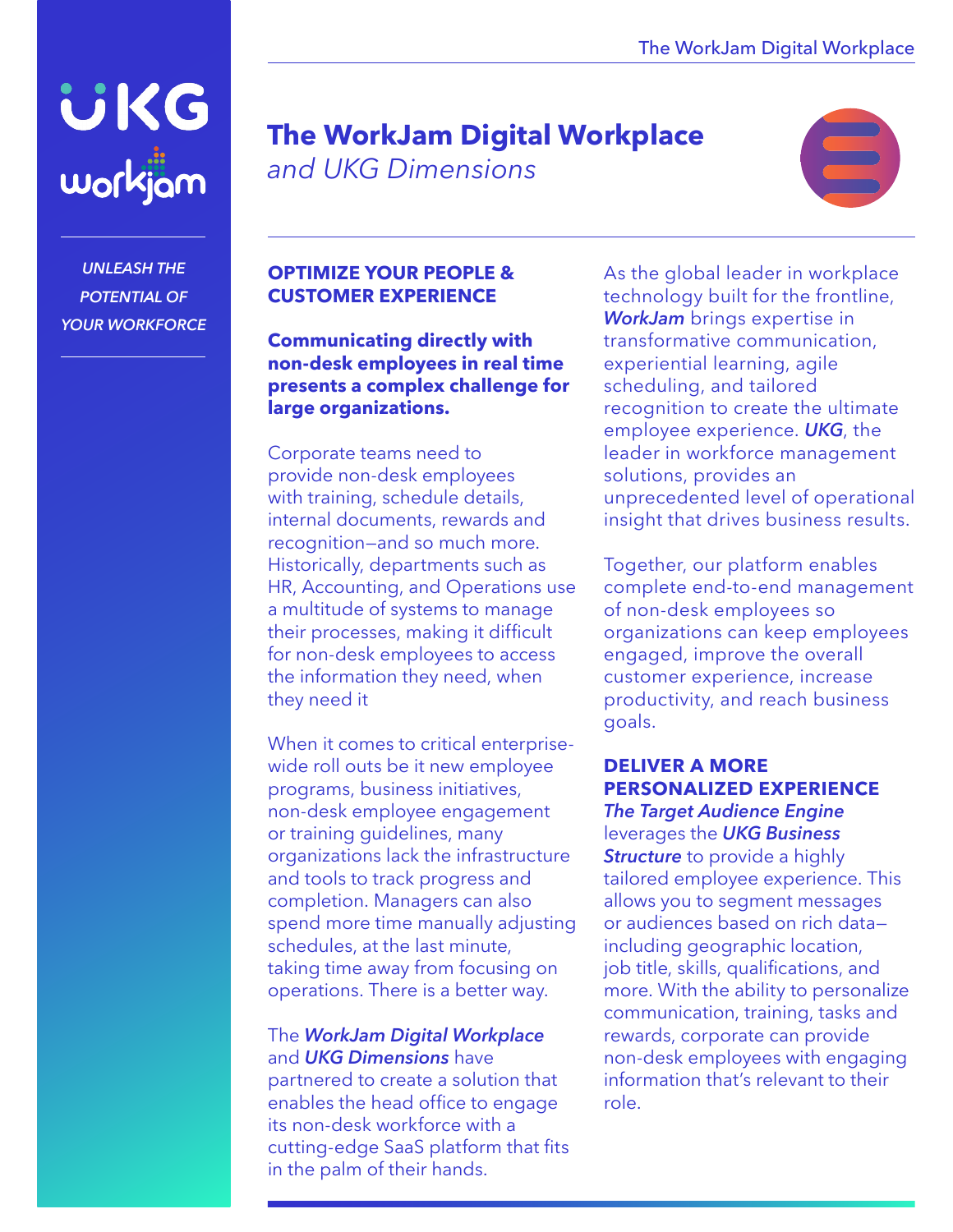





#### **COMMUNICATE IN REAL TIME WITH ALL EMPLOYEES**

Ensure corporate, managers, and non-desk employees are informed and up-to-date on the latest company news and policies. Consumer messaging apps like WhatsApp or Facebook Messenger don't provide the enterprise security or integration features your organization needs. With our military-grade security and encryption technology, your organization can safely communicate curated content to targeted audiences or message teams directly with critical details they need to accomplish their tasks.

#### **EVOLVE KEY SKILLS AND KNOWLEDGE**

Move beyond the LMS—provide engaging, interactive training that's highly targeted and relevant to each non-desk employee's role; from onboarding to continued development. Provide your employees with traditional & micro-training content, and reinforce those lessons further with quizzes, surveys, trivia and polls to foster a culture of personal growth. Automatically track completions and progress, while freeing up managers to focus on worker empowerment and nurturing performance—leading to higher productivity and better business results.

#### **ENABLE WORKERS TO CONTROL THEIR OWN SCHEDULE**

Improve customer coverage while increasing employee retention by providing your managers with the ability to broadcast open shifts beyond the home locationwhile still following scheduling compliance requirements. With the *Open Shift Marketplace*, non-desk employees will gain the ability to pick up shifts and trade shifts, creating a culture of coverage. With this kind of control over their schedules, employees who are working more than one job can return to working just one. Your managers will be able to spend more time on running operations and less time ensuring the location is adequately staffed.

#### **MOTIVATE AND REWARD EMPLOYEES**

Enable non-desk employees to build a career; with gamified learning and badges, you can recognize employee achievements, provide motivation, and create a record of skills and training. Badges can be used to identify employees for senior roles and promotions as well as inform scheduling details. When employees have objective opportunities to grow and earn more, they will help create and reinforce a culture of excellence.

#### **ENSURE COMPLIANCE WITH CORPORATE AND INDUSTRY REGULATIONS**

**Request a Demo** Automatically meet compliance regulations without exposing your organization to unnecessary risk. Employees can clock in on their mobile or web -enabled device, opening up the ability to view training materials, tasks for their shift, badges and rewards. Time logged can easily be integrated with payroll providers. Gain the ability to ensure all employees meet health and safety regulations by providing relevant training